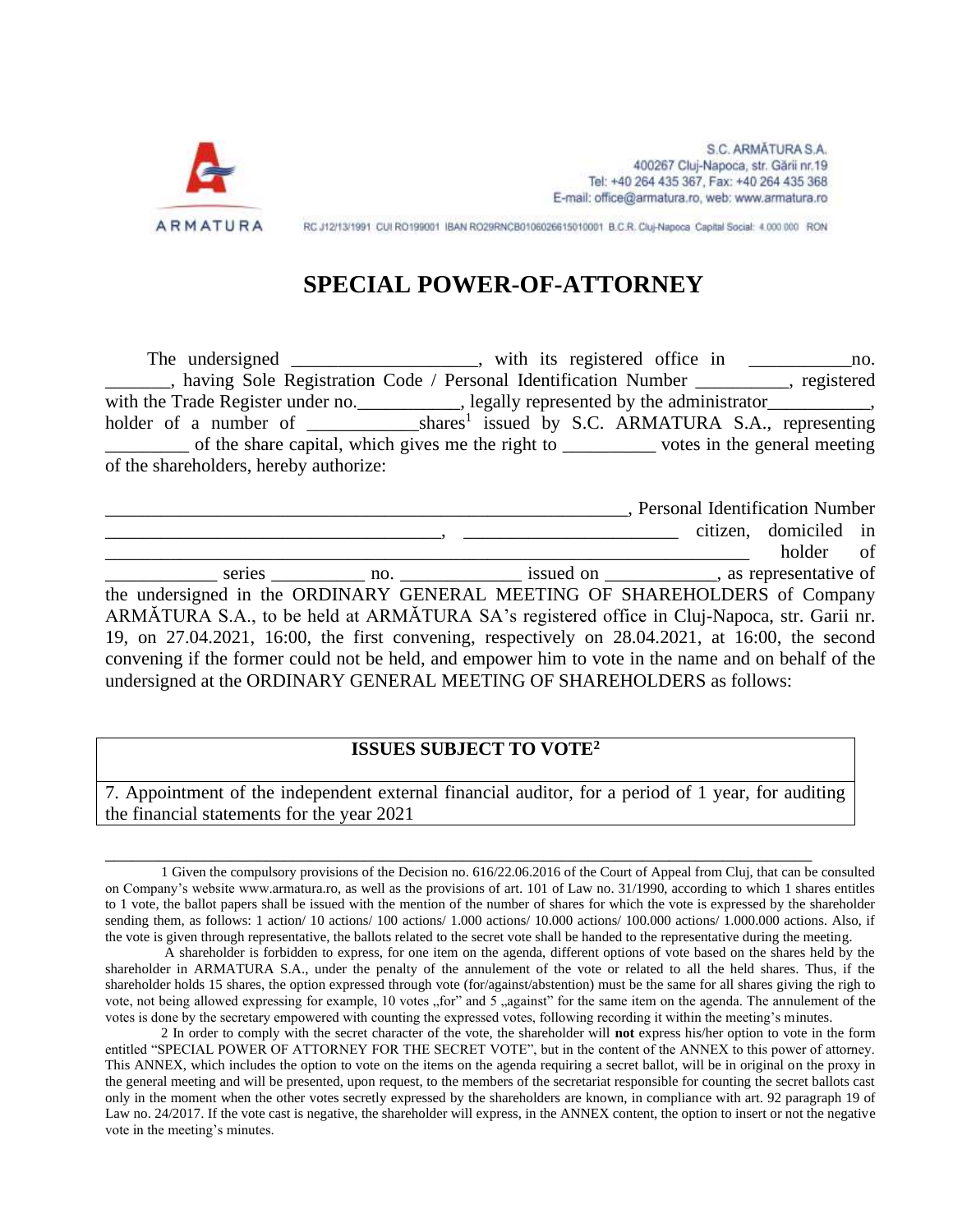My representative shall vote according to my express dispositions, comprised in Appendix 1 to this power-of-attorney, which shall be in the possession of my representative in the general assembly and shall be presented, upon request, to the members of the secretariate charged with the numbering of the secret votes expressed only at the moment when are also known the other votes expressed in secret by the shareholders, according to art. 92 paragraph 19 of the Law 24/2017.

The representative accepts the representation mandate that is the object of this special powerof-attorney and undertakes to fulfil it exactly.

Concluded and signed today, \_\_\_\_\_\_\_\_\_\_\_\_\_\_\_\_\_\_\_\_\_\_\_\_\_, in 3 (three) original counterparts, one counterpart for the principal, one counterpart for the representative and one counterpart to be submitted at the registered office of ARMĂTURA S.A. from Cluj-Napoca, str. Garii nr. 19, accompanied by a copy of the valid identity card - identity bulletin/card in case of individuals, respectively the registration certificate and copy of the identity card of the legal representative in the case of legal persons, both for the principal and for the representative. The power-of-attorney is filed at the registered office of the company so that it can be registered with the registry of the registered office no later than 25.04.2021, at 16:00, under the sanction of the loss of the voting right in the general meeting.

### **PRINCIPAL, REPRESENTATIVE,**